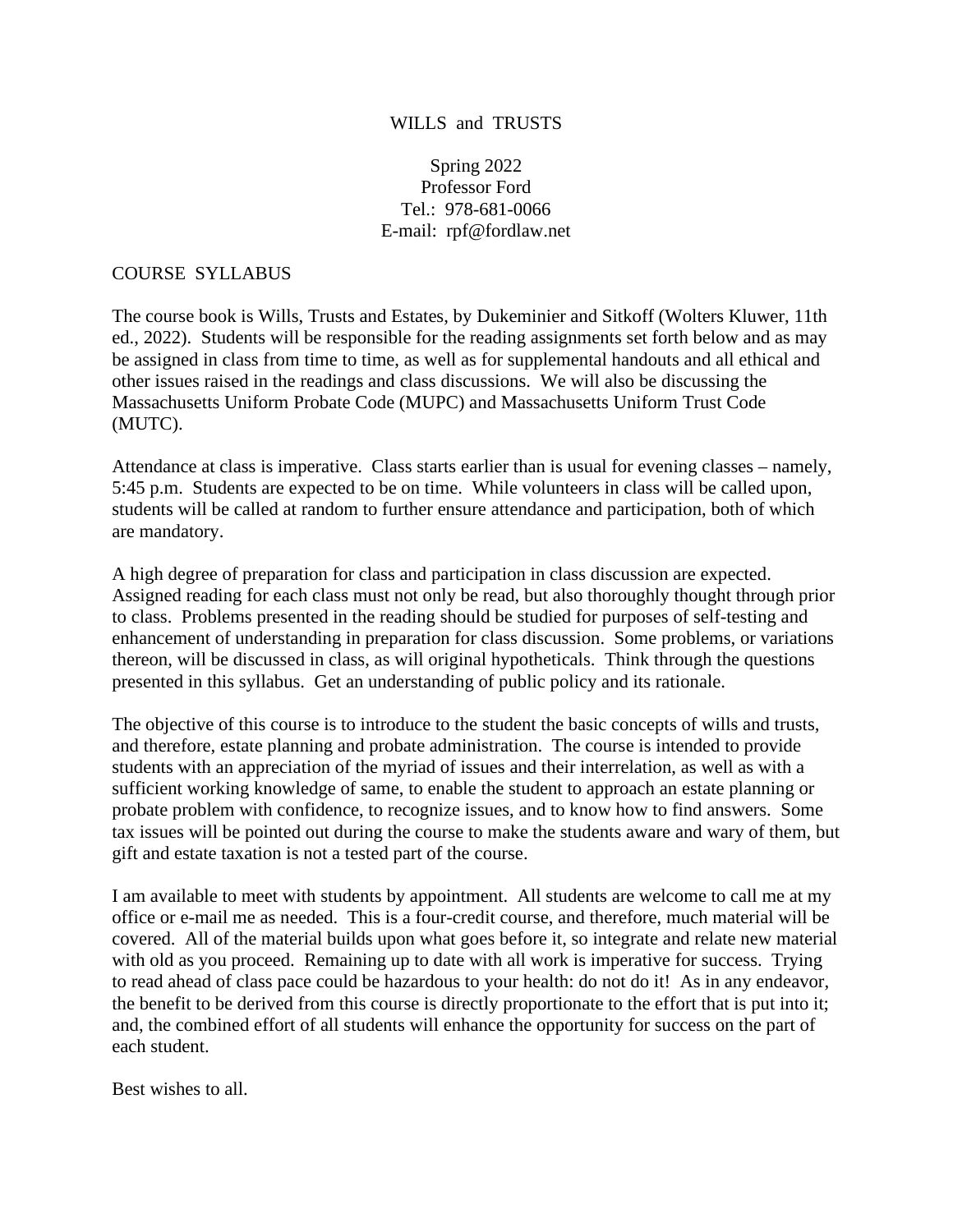# Reading Assignments

# No. Assignment

# **Introduction**

1. Read Pages 1-40

What justification is there for a policy of allowing transfers at death? Do decedents have a justifiable expectation of giving? Do family members have a justifiable expectation of receiving? What, if any, social goal is furthered by permitting transfers upon death? Do we have a right to transmit property at death, or just a privilege which the State may limit, or deny entirely? What are the ways that a decedent can pass property upon death? What limitations may the State place upon the power to transmit?

2. Read (1) 41-53 and (2) 53-64 plus Miller v. Mooney, 431Mass.57 (2000)

## (1)

Distinguish probate from non-probate property.

Learn the terminology.

Understand the probate process. That is what "probate avoidance planning" seeks to avoid.

Should it be avoided? Is it a bad process? How can one avoid it?

Does it have benefits and are those benefits lost by probate avoidance planning? When is probate necessary?

We will see more as we proceed.

(2)

Who is the client?

To whom does the attorney owe a duty?

Can an attorney have more than one client in the same case?

Can the attorney fulfill duties to more than one client in the same case?

Are interests of parties to whom the attorney owes a duty the same?

What can happen when interests differ?

How does an attorney self-protect?

# **Intestacy**

3. Read pages 65-92

Learn the terminology What is an "heir"? Is a spouse an heir? What is a spouse under federal law, under state law? What happens when spouses die simultaneously? What if one survives the other by a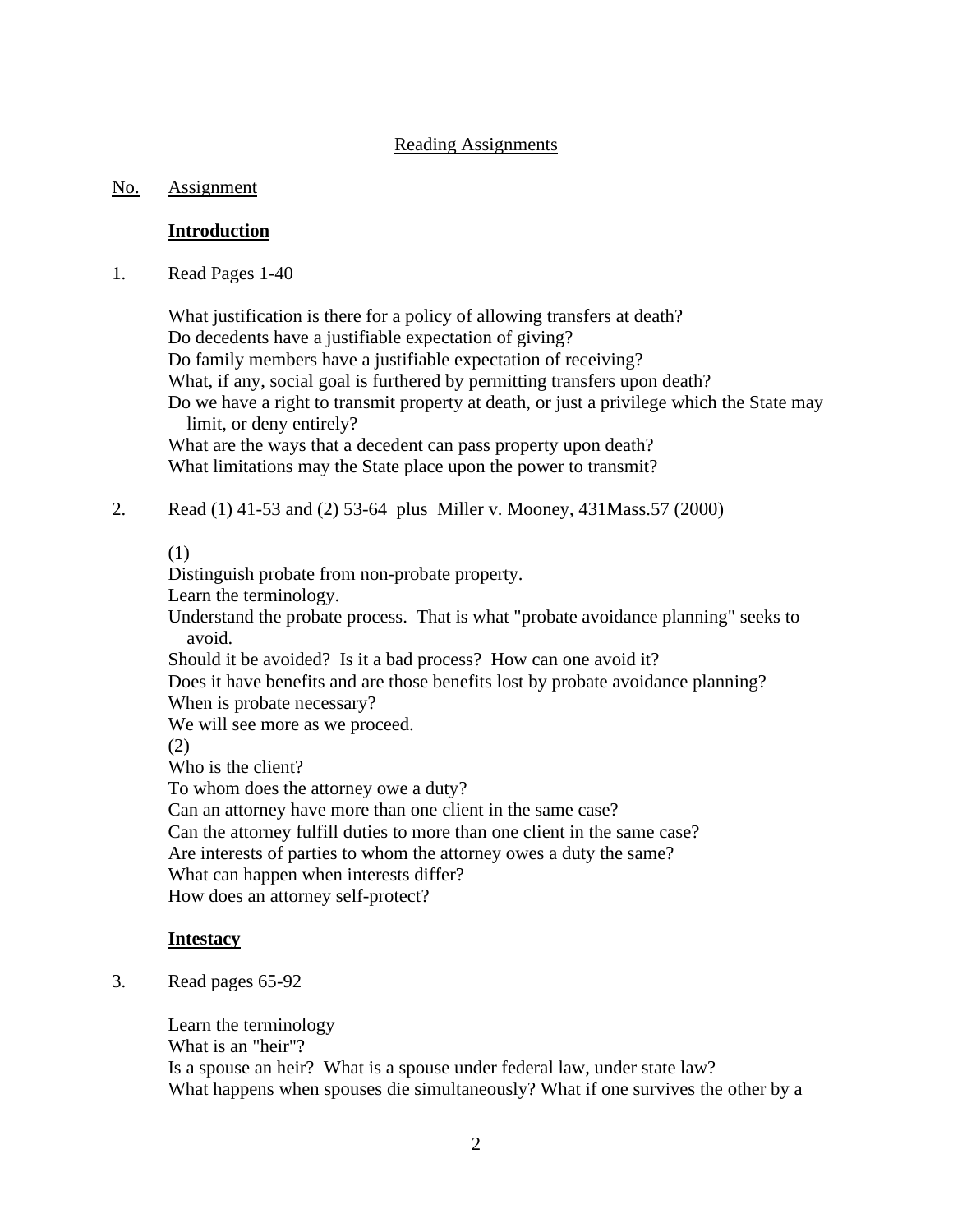minute?

Where do children come in? Are all children equal? Should that matter?

4. Read pages 92-129

What is a child for inheritance purposes?

Should a foster parent be allowed to inherit from her foster child that she raised if the foster parent never formerly adopted the child?

Can childhood status for inheritance purposes be manipulated, by a descendent, by the legislature, by the courts, by medical science?

How long should distribution of a parent's estate be held up pending determination as to who qualifies as a child for inheritance purposes?

When is a lifetime gift to a child a gift and when is it an inheritance?

Distinguish among guardianship, conservatorship, custodianship and trusts. What are the pros and cons of each? Is there a best way to leave property to a child? What factors should be considered?

5. Read pages 129-167

Forfeiting vs. relinquishing an inheritance. Why should I lose my inheritance just because I caused my parent's death? What if it was an accident? What if it was intentional, but not premeditated? But Dad was suffering and he was going to die anyway! What is a disclaimer; how does it work; and, when may we use it?

### **Wills**

How should a will be executed? What is the big deal about signing anyway? Why have witnesses to the signing? What does it mean to witness a will? Who qualifies as a witness and who does not? Why?

6. Read pages 167-204

How strict should we be with signing and witnessing a will? What can go wrong with signing and witnessing, and what can be done about it? What is a notary and what function does the notary serve?

7. Read pages 204-239

There is an exception to everything, or how to get around will execution formalities; holographic wills. Is this so? What is a holographic will? Note the history of the law. What is a holographic will's key element?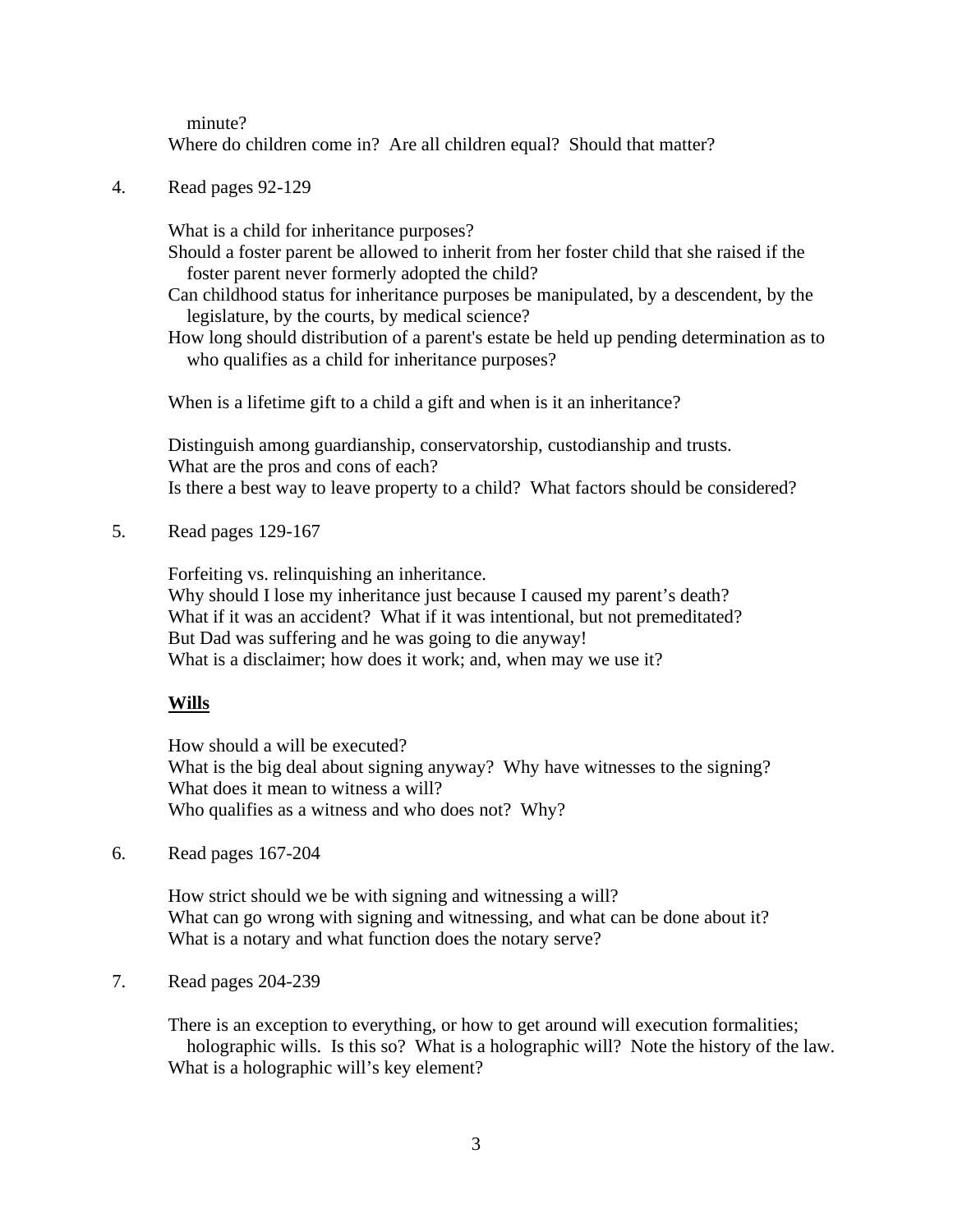Now that we can create a will, how do we revoke it? What is the key element here?

8. Read pages 239-269

When does an act of revocation of a will not revoke the will? Can a revoked will be revived? Under what circumstances? When is a will revoked or partially revoked by operation of law? Why?

What constitutes the will? May a will be composed of multiple parts? What may be included and what not? Some say timing is everything!

What is a codicil? How does it work? Is it a codicil or is it a replacement will? How do we tell?

Can I bind myself to make or not revoke a will? What law applies: Law of wills or law of contracts? What qualifies as a binding contract? Can the contract be undone (in effect) without breaching it?

9. Read pages 271-317

How much capacity is necessary to make a valid will? How is capacity measured? What can affect capacity? How easy is it to challenge a will on a claim of lack of capacity? How do you protect a client's will against a claim of lack of capacity on the part of the testator?

What is influence? When is it "undue"? How do we measure degrees of "undue"? How can a client's will be protected against a claim of undue influence on the testator? Who has burden of proof on issue of undue influence? What may/should a lawyer do ethically to carry out the wishes of a client? What must a lawyer not do to the client?

10. Read pages 318-358

What is duress? How do we distinguish it from undue influence?

What is fraud in the procurement of a will?

What does the will mean; how do we construe the will? Are we restricted to just the language contained in the will? When, if at all, may we go outside the will?

What is a "mistake"? What do we do about mistakes? What justifies looking outside the will for the testator's intent when the whole thrust of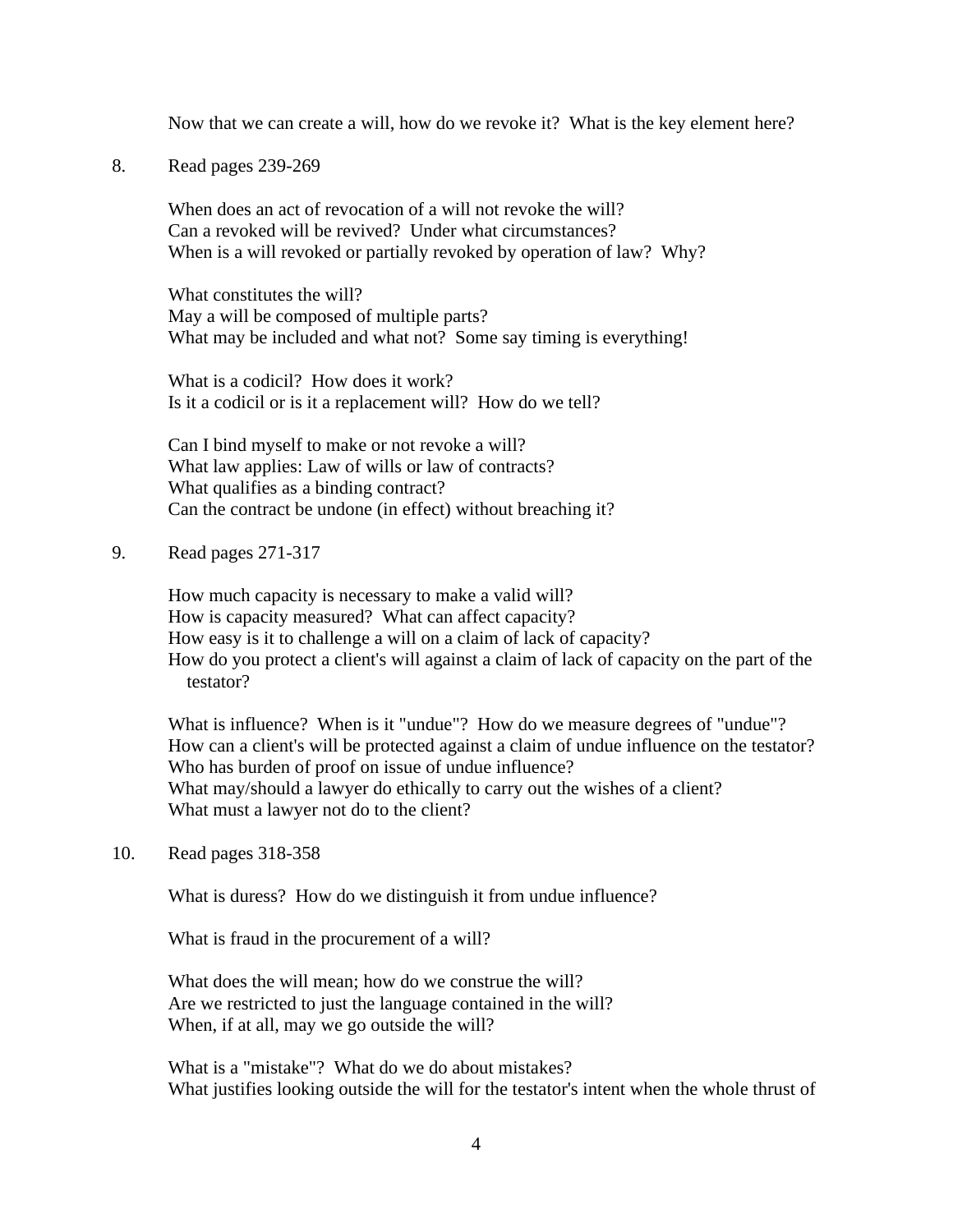the law of wills is to have the testator's wishes fully expressed in the will? Is this good policy or bad? What is happening to the law of wills?

#### 11. Read pages 359-394

What happens to a bequest when the named legatee predeceases the testator: changes in legatees and the requirement of survivorship. What can a lawyer do to avoid the problem? Are legislative default rules the answer? Who benefits under the anti-lapse statute? What is a class and how are its members treated?

The only constant sometimes is change. What happens when testator's property changes between time of signing the will and testator's death? Does legatee get anything?

#### **Trusts**

12. Read pages 395-424

Now for the good stuff: Trust me! What is a trust? What are its elements? What is its function? How does the trust compare to the legal life estate with remainder interest and to custodianship? What is the key element in the creation of a trust? What is evidence of that element?

Is the trustee responsible for anything? Does the trustee have liability for the trustee's action? To whom may the trustee be liable? What protections are there for a trustee, i.e. what limitations are there on a beneficiary's right or opportunity to hold a trustee accountable?

13. Read pages 424-447

Without funding (property identified to the trust relationship), there is no trust! Remember the key element in identifying property to the trust. What is "property"? What "property" may be used to fund a trust?

How do we know who is a beneficiary ? How definite do we have to be in identifying beneficiaries?

What about pets? Who is going to care for Fifi?

Do trusts have to be in writing? When do they have to? When not?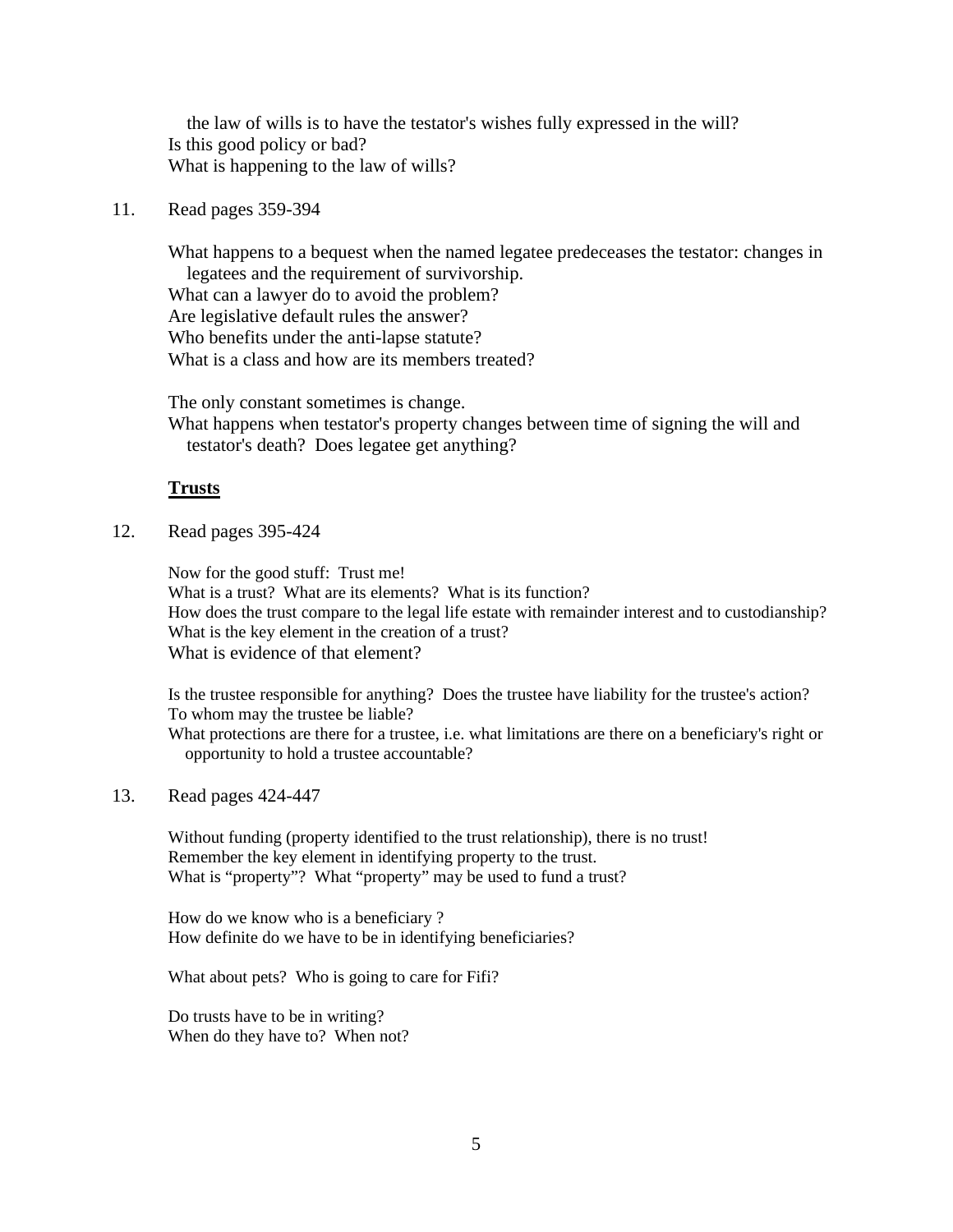#### **Nonprobate Transfers and Planning for Incapacity**

14. Read pages 449-480

Can we avoid the probate process? How can we do so? What tools do we have to do so? What is a revocable trust, and does it avoid probate?

Why is a revocable trust not a testamentary instrument requiring probate? What law applies to revocable trusts? Why? How are revocable trusts used? What is a pour-over will? How does it work? What does it do? When do we want to use it?

15. Read pages 480-520

What about P.O.D.'s on life insurance? Are they testamentary? What about P.O.D.'s on retirement accounts, brokerage accounts? Are they testamentary? Do they require the formalities of testamentary instruments?

Is probate court encountered only at death? How might we encounter probate court during life? Can we avoid probate during life? Do we want to? What are the pros and cons?

What is a power of attorney? What is a durable power of attorney? What is it for? How does it work? What powers should be included in it? Who should be named the agent (attorney-in-fact)? Is the power of attorney a safe tool to use?

#### **Limits on Freedom of Disposition: Protection of the Spouse and Children**

16. Read pages 529-564

Can we disinherit our spouses? Should the surviving spouse have a claim against the estate of the deceased spouse? Does State have the power to limit one's disposition of his estate by requiring a share for the surviving spouse? Is there a taking for which compensation is due per rationale in Hodel vs. Irving? What is the elective share? How is it measured? Can the right to an elective share be waived? How?

17. Read pages 564-597

Can we disinherit our spouses? Should the surviving spouse have a claim against the estate of the deceased spouse? Does State have the power to limit one's disposition of his estate by requiring a share for the surviving spouse? Is there a taking for which compensation is due per rationale in Hodel vs. Irving? What is the elective share? How is it measured? Can the right to an elective share be waived? How?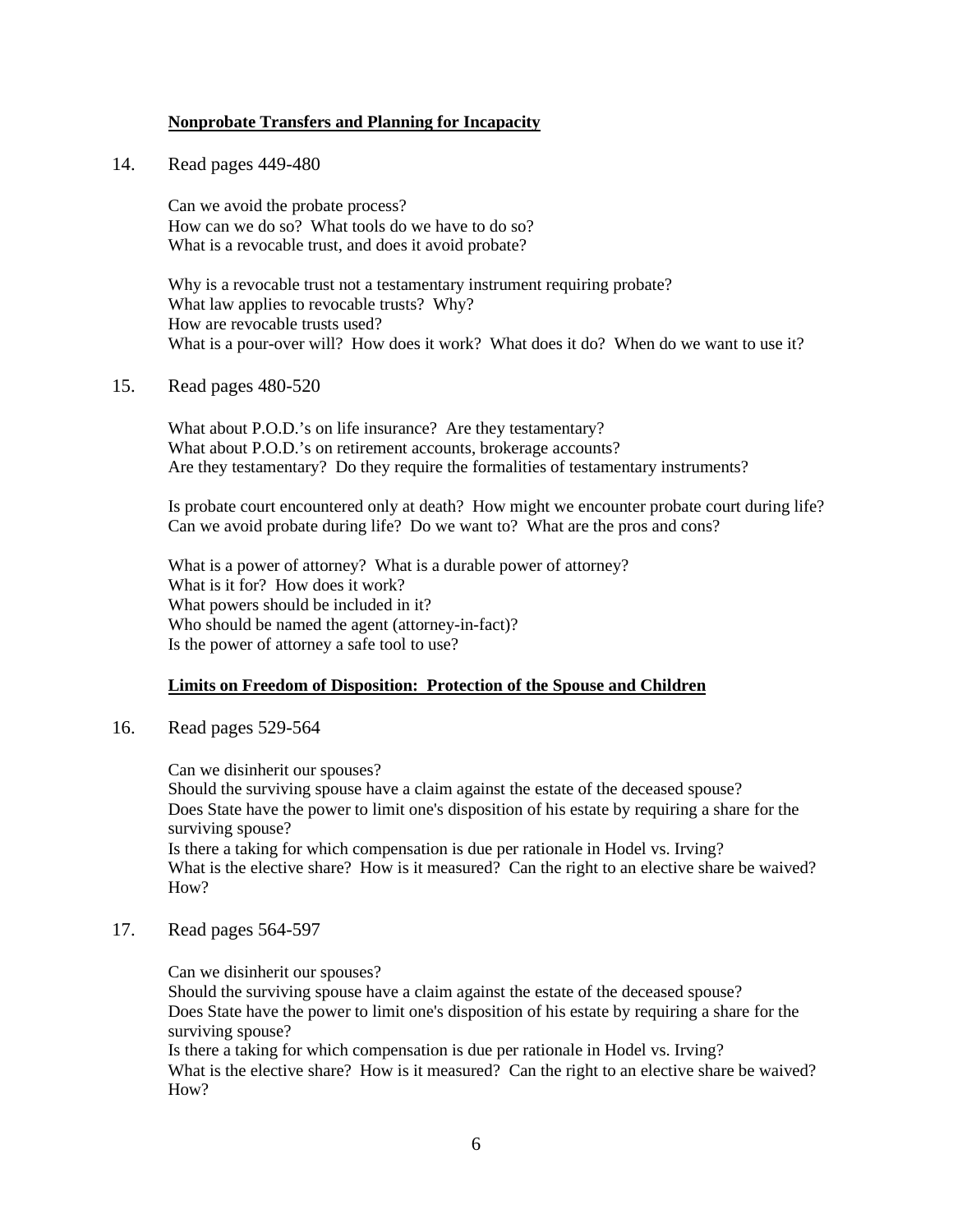## **Trusts: Fiduciary Administration**

18. Read pages 599-622

Where does the trustee fit into all of this? What are the duties of a trustee? What is the trustee dealing with? What is loyalty? To whom is the duty of loyalty owed? How do we deal with a breach of loyalty after the fact? Can the trust be made whole? What is the remedy? What should a non-breaching trustee do when he learns that his co-trustee intends to breach the duty of loyalty?

What does it mean to be a beneficiary? What are the beneficiary's rights? What do rights of beneficiary mean for the trustee? What are the trustee's duties? May a beneficiary be passive about his rights and still be entitled to them? Does the trustee have a duty to actively look out for the beneficiary, or just react?

## 19. Read pages 622-660

What is involved in the distribution function of a trustee? What are the trustee's duties regarding distributions to beneficiaries? What are the types of trusts as regards the distribution function? What risk of liability does the trustee run? How might trustee be protected from personal liability for missteps in administration? How are assets of the trust to be invested? What guides the trustee in investment decisions? How does the trustee protect trust property?

## 20. Read pages 660-680

What other functions must the trustee perform?

Who should be trustee? What should the trust grantor look for in prospective trustee? May trustee duties be divided up? How? Why?

What are the interests of the various beneficiaries? Are they the same or different? Do they compete? How does the trustee address competing interests?

### 21. Read pages 680-699

Is the beneficiary entitled to know what the trustee is doing with the trust property? What is the duty to inform and account to beneficiaries? Why is there that duty? What are the correlative rights of the beneficiaries? Does the beneficiary have any duty in this regard? May the trustee withhold information from the beneficiaries? What information?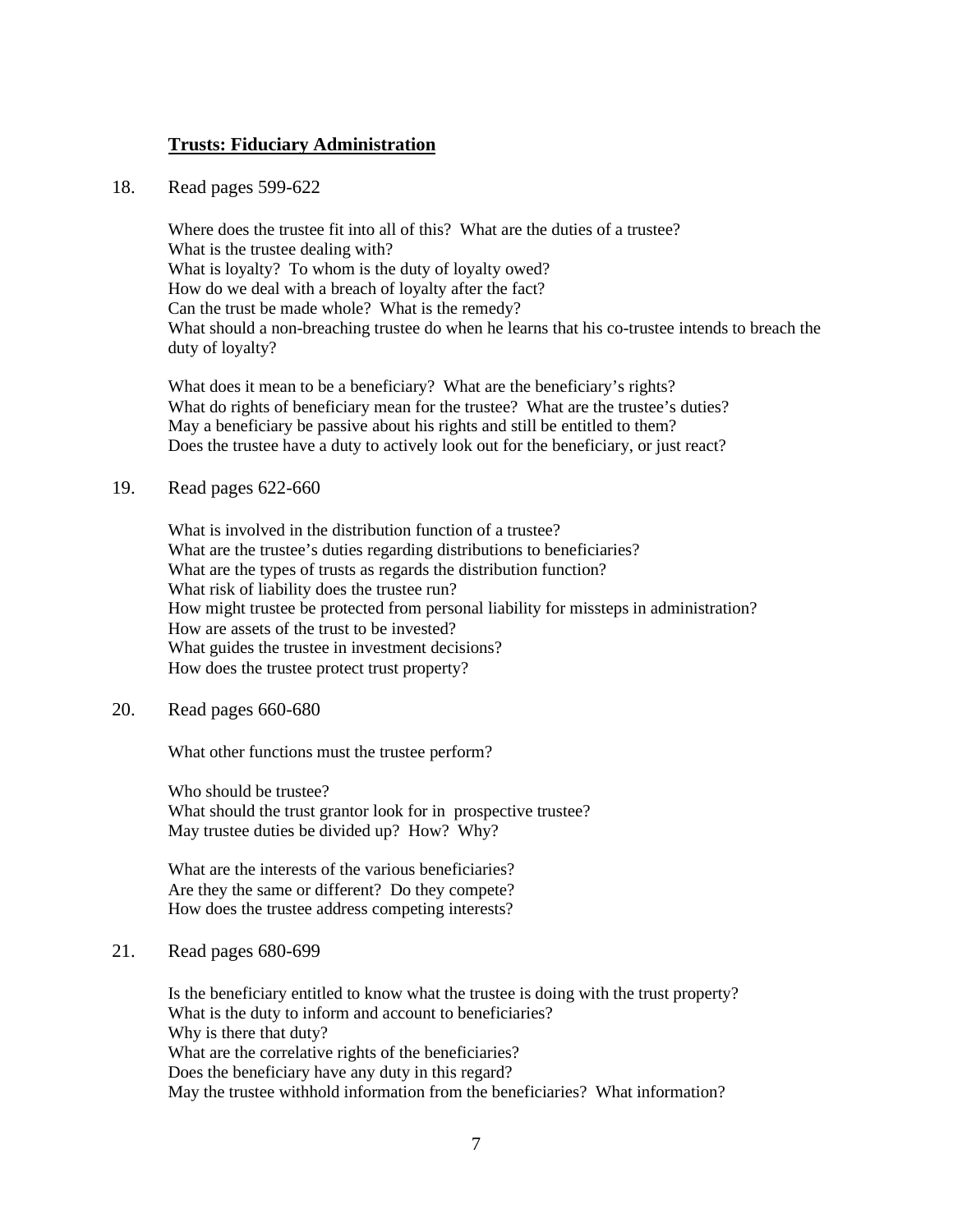# **Trusts: Alienation and Modification**

22. Read pages 701-732

Creditor protection planning: Can we protect client's property from client's creditors? Can we protect trust property from the creditors of the trust beneficiaries? What needs to be done to effect creditor protection? Are all creditors created equal? Why allow any creditor protection? Asset protection planning for the elderly to avoid nursing home spend down

23. Read pages 732-765

Is an irrevocable trust irrevocable? Who may modify or terminate an irrevocable trust? How? Is court involvement necessary? Is it advisable? What factors are important?

Can a trustee be removed from office? Must there be grounds for removal? Who may remove a trustee? Should it be easy or difficult to remove a trustee? Why?

Who should be trustee? What is a trust protector?

#### **Trusts: Powers of Appointment**

24. Read pages 817-851

Learn the terminology.

What is a power of appointment? Distinguish limited powers from general powers. Distinguish testamentary powers from lifetime powers. Distinguish a power over property from ownership of property.

May donee of general power be forced to exercise power: more need for creditor protection? Be wary to whom powers are given and be aware that powers are everywhere.

How is a power of appointment created? How do we distinguish between creation of a power over property and a transfer of ownership in property? Can there be a combination of both? What is a power coupled with an interest?

How do powers of appointment work? Must a power be exercised? Must it even be accepted? Why might one not wish to keep it? How do you get rid of it if it is not wanted? How do you exercise it if you keep it?

25. Read pages 852-880

What if you keep a power but do not exercise it? What is a taker in default?